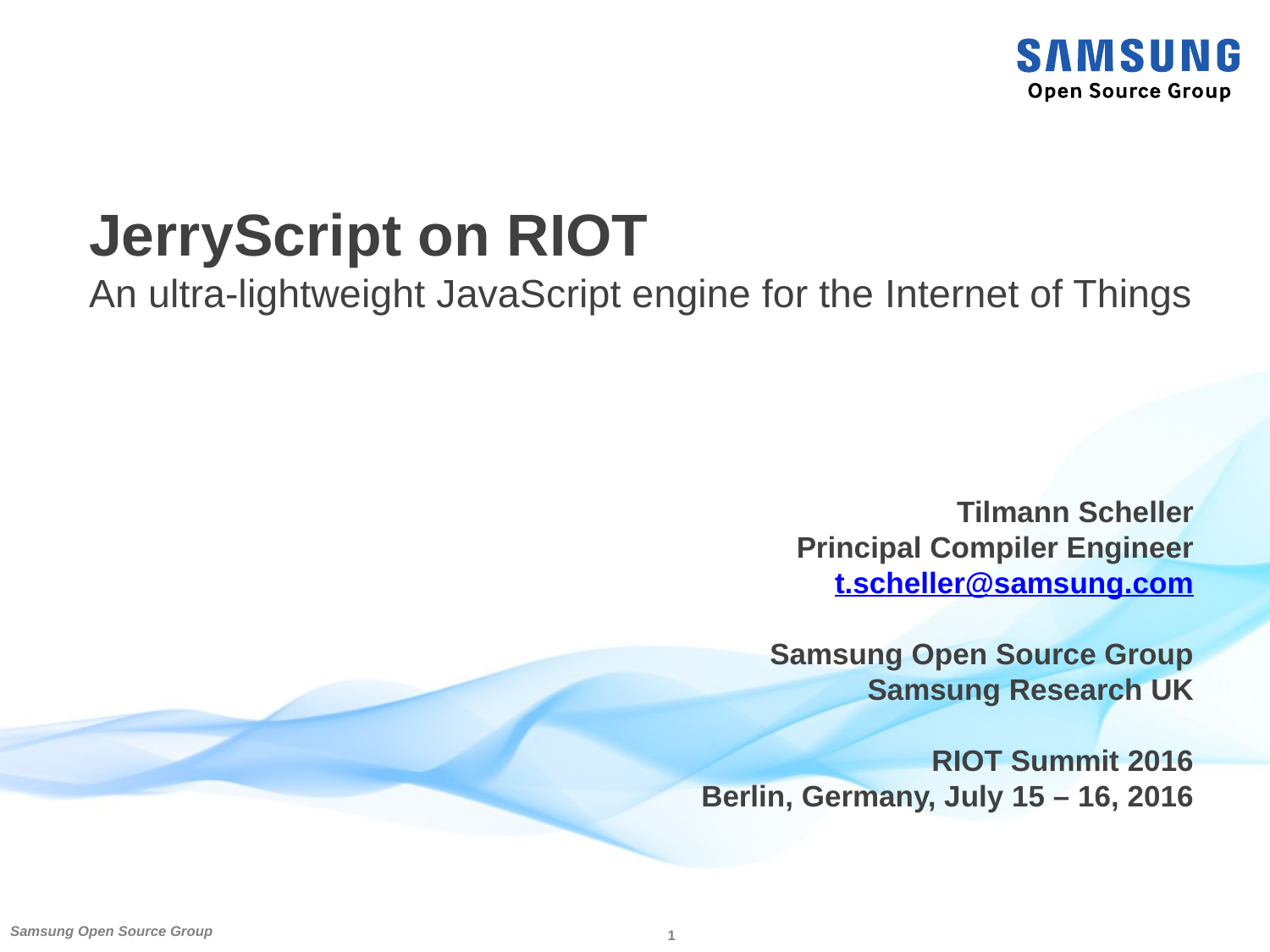#### **Overview**

- Introduction
- JerryScript
- Memory consumption/Performance
- JerryScript on RIOT
- Demo
- Future work
- Summary

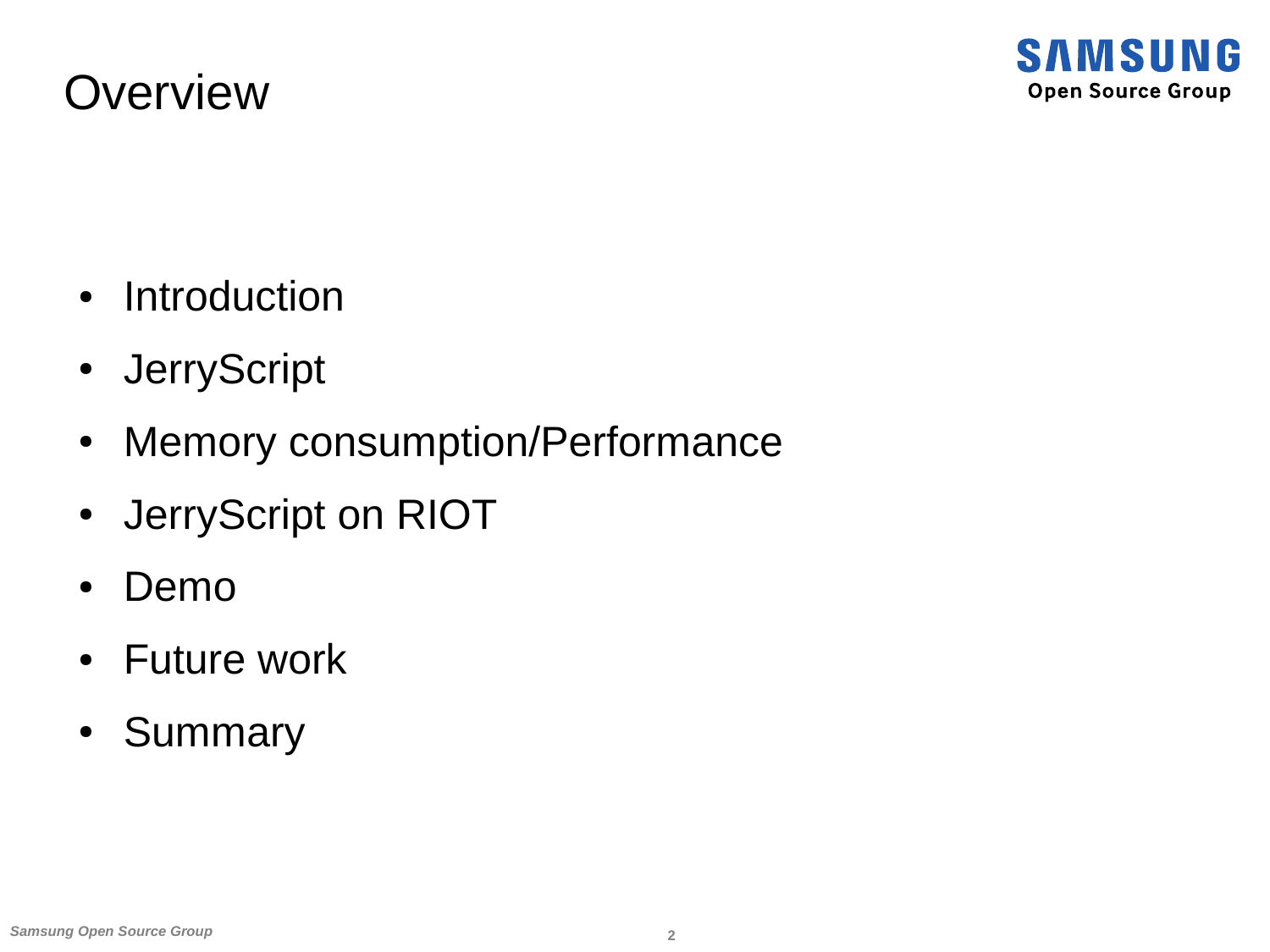

### **Introduction**

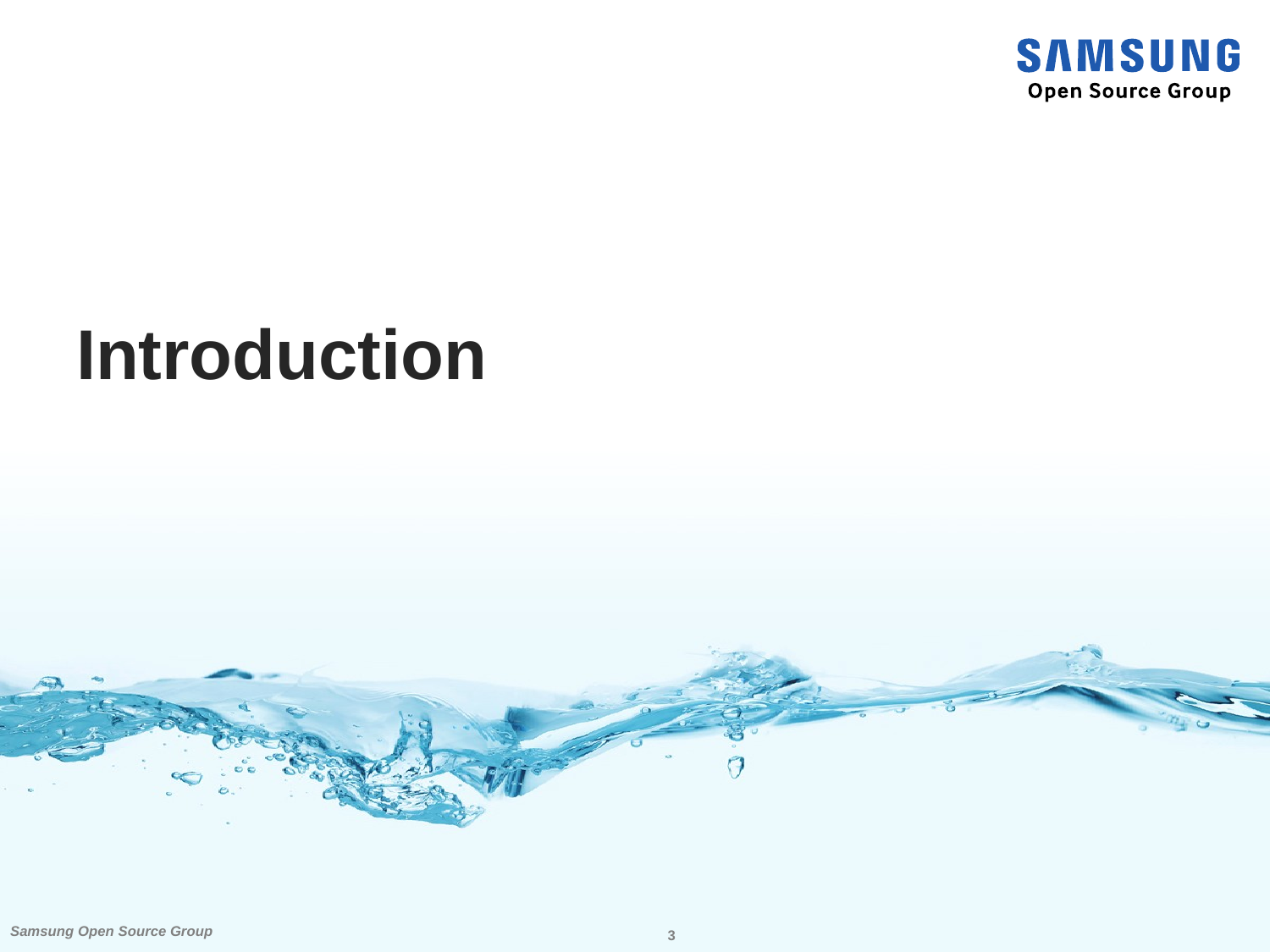#### What is JerryScript?



- A really lightweight JavaScript engine
- Has a base footprint of  $\sim$ 3KB of RAM
- Optimized for microcontrollers
- Developed from scratch by Samsung
- Actively developed on GitHub
- JerryScript is an open source project released under the Apache License 2.0

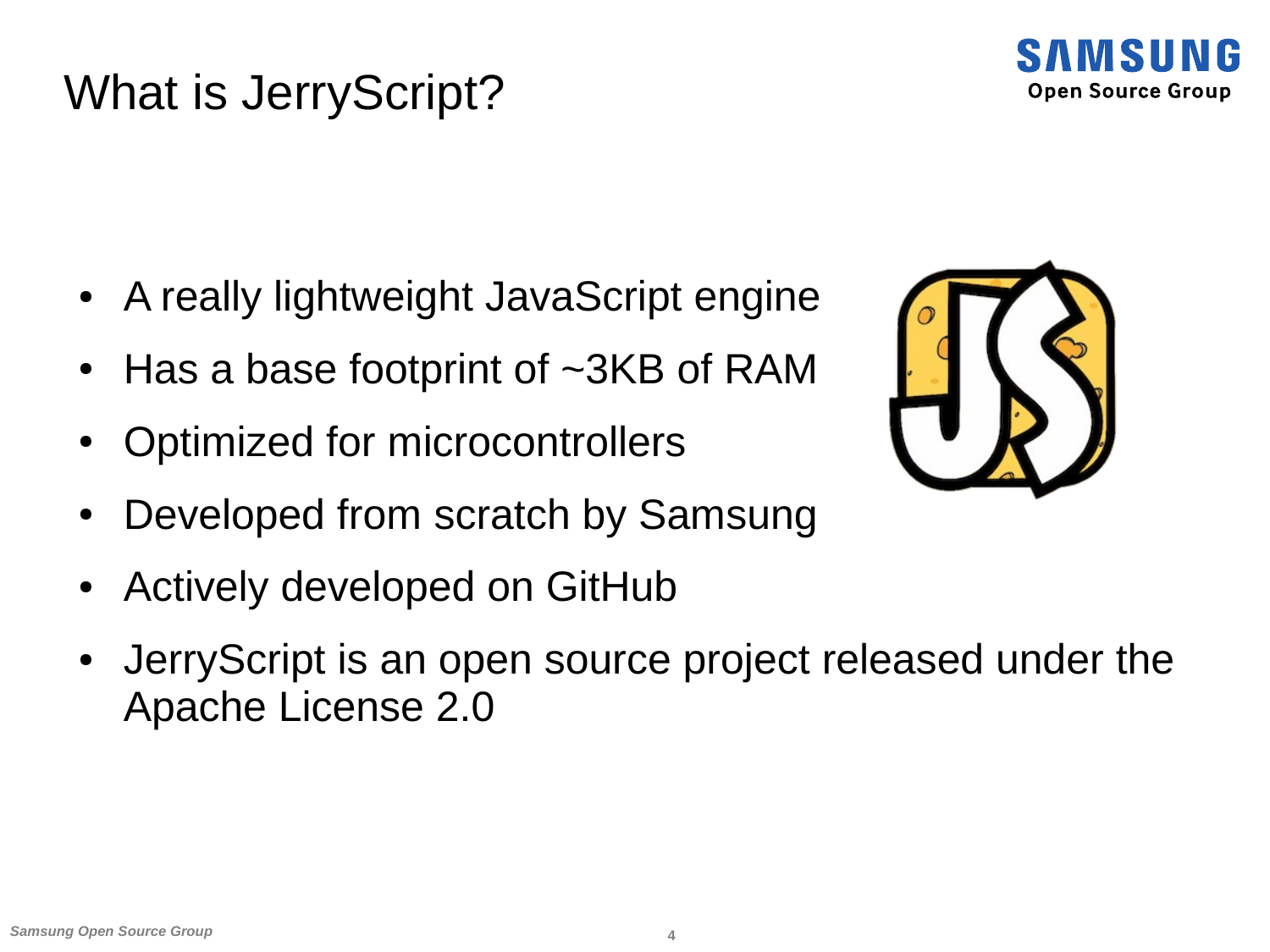#### Why JavaScript on microcontrollers?



- There's a huge pool of JavaScript developers
- Opens up the possibility for web developers to easily write software for embedded devices
- Performance overhead of JavaScript less of an issue for control tasks
- Increased productivity, shorter time to market
- Ability to load code dynamically over the network
- Security: Executing JavaScript code is safer than executing arbitrary native code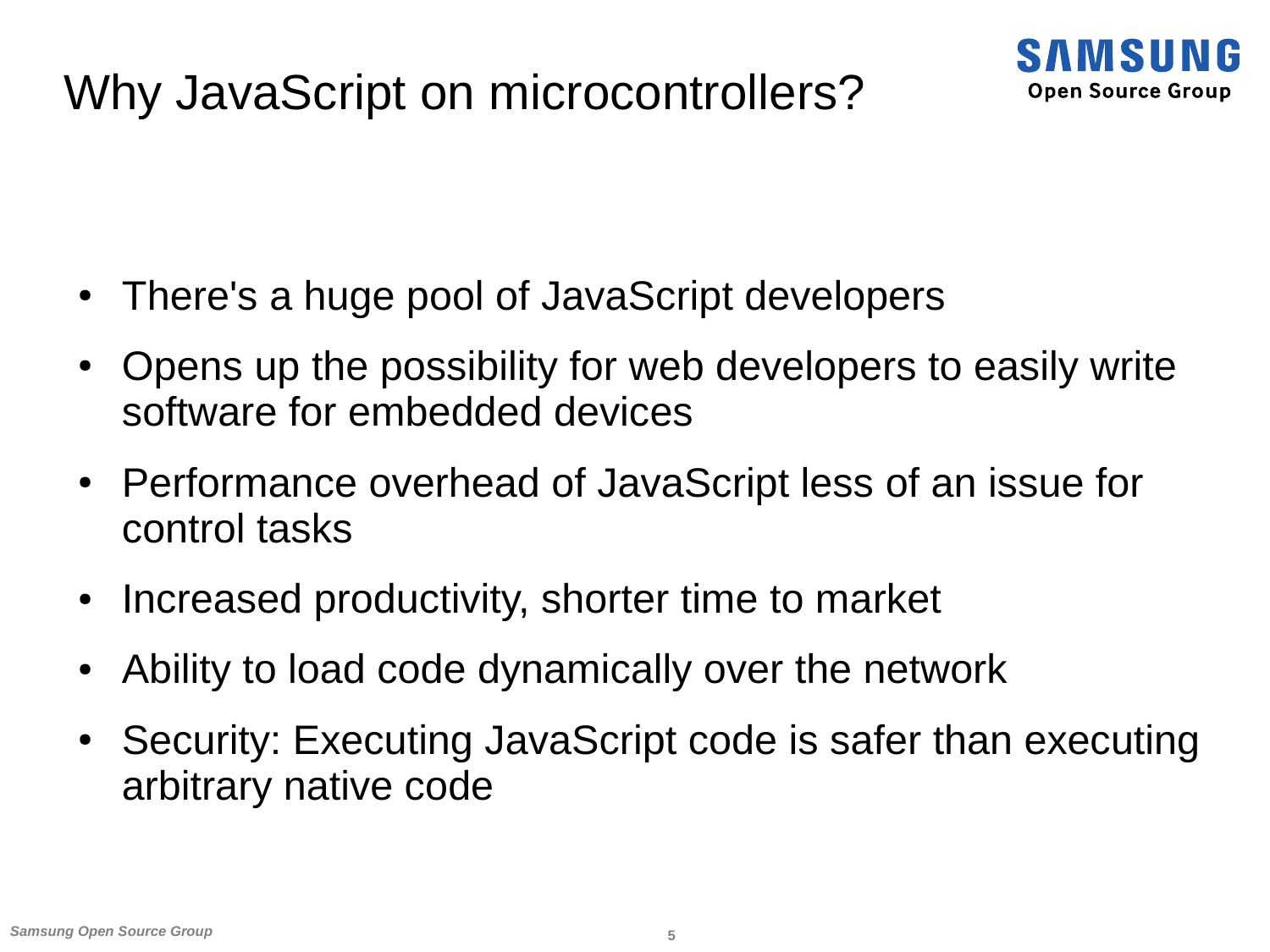

## **JerryScript**

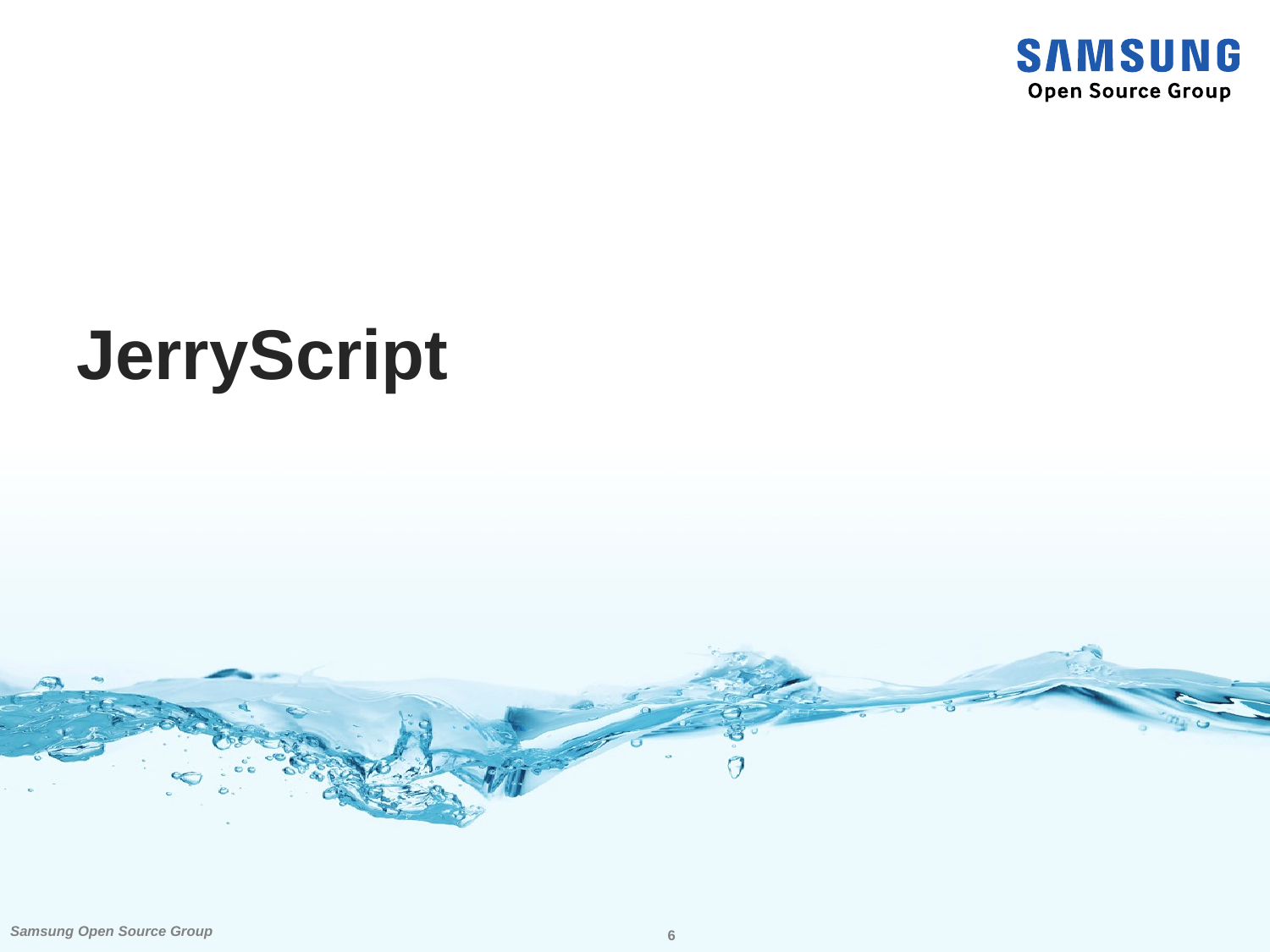#### JerryScript History



- Development started in June 2014
- Released as open source in June 2015
- JerryScript passed 100% of the test262 conformance test suite in August 2015
- Rewritten compact byte code implementation landed in January 2016
- Current focus on performance optimization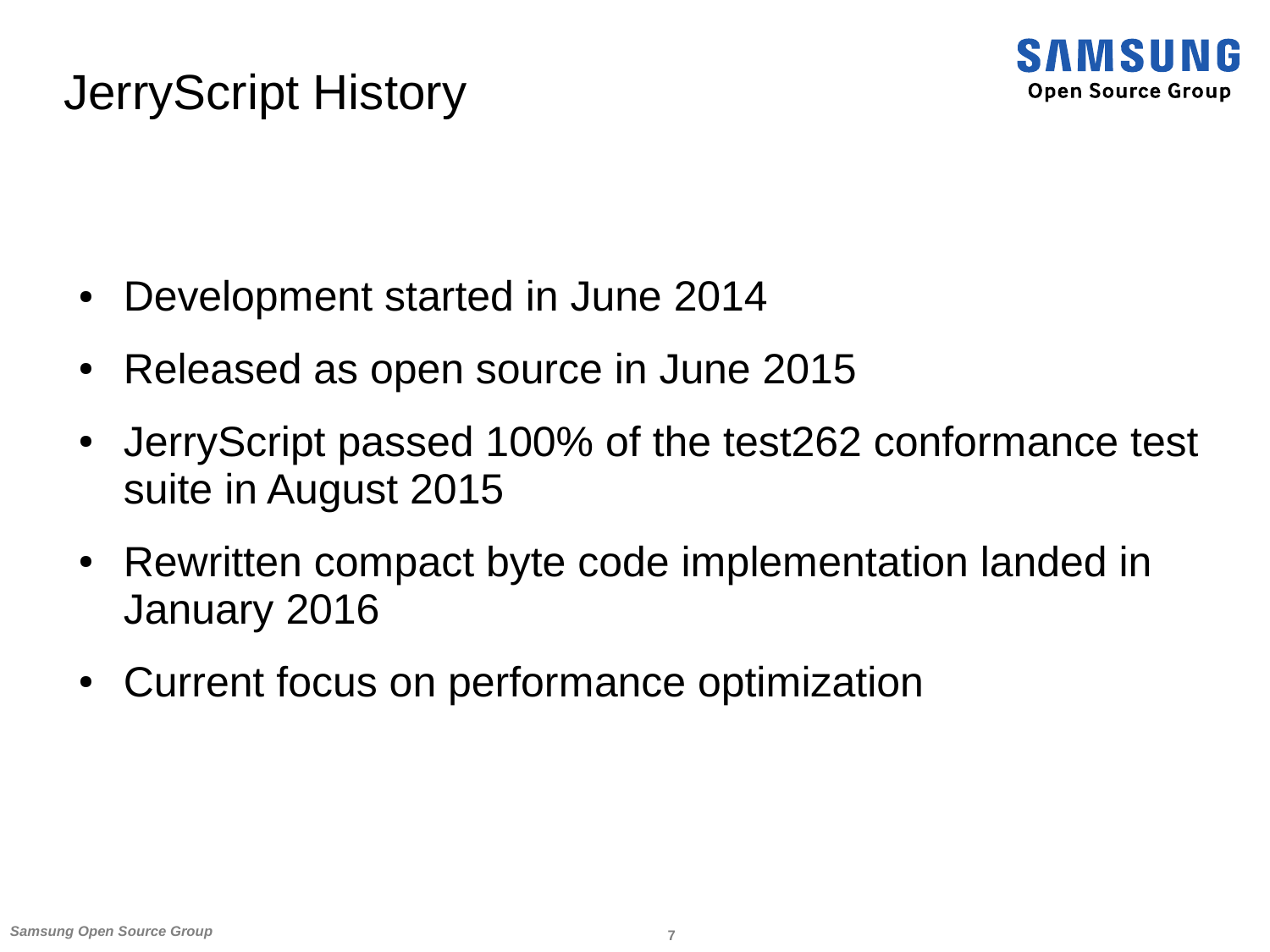#### **JerryScript**

- Heavily optimized for a low memory footprint
- Interpreter-only
- Compact object representation
- Compressed pointers
- No AST, directly creating byte code
- Compact byte code heavily optimized for low memory consumption

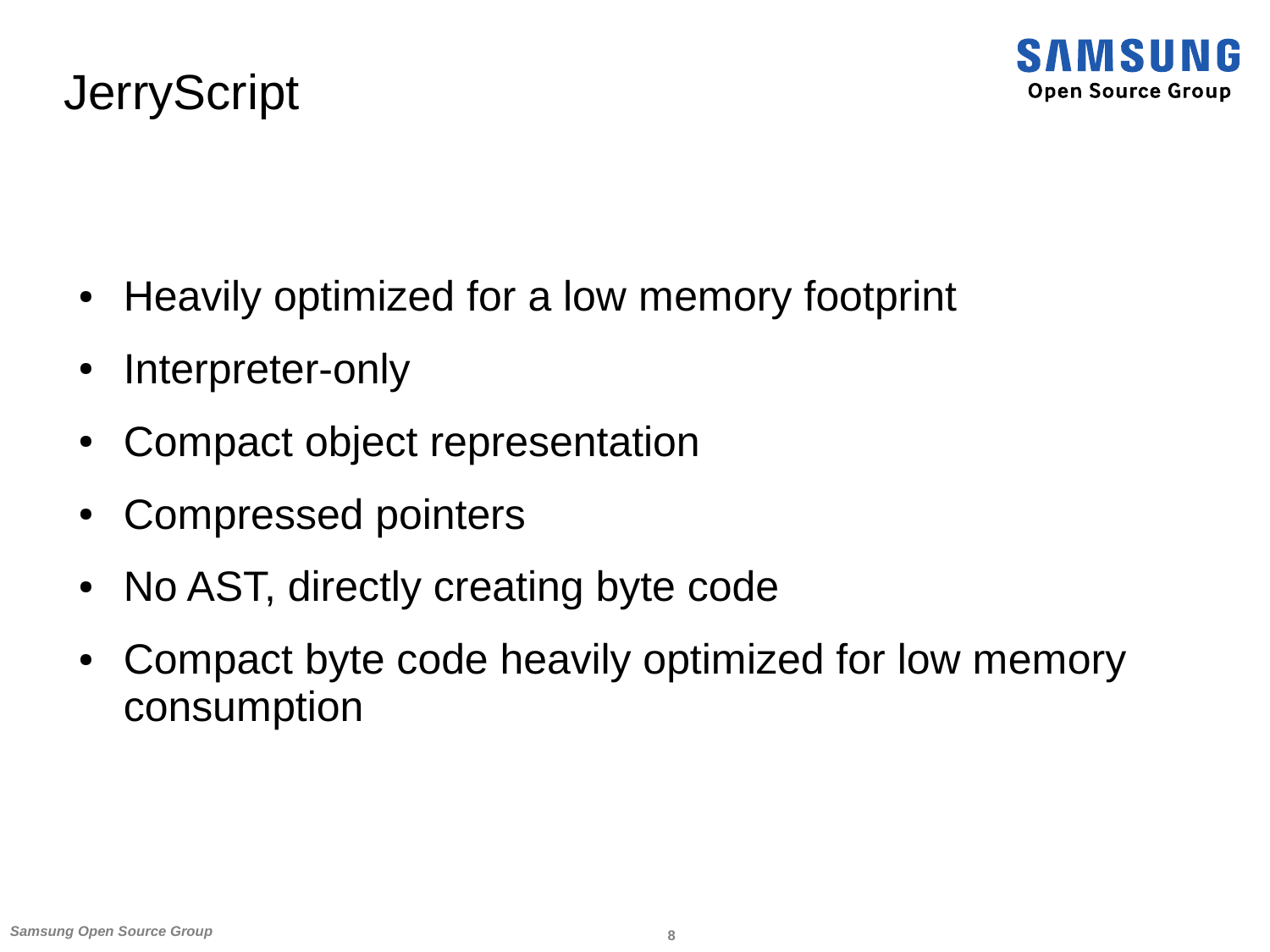#### JerryScript Portability



- Extremely portable
- Self-contained
- Small C library
- Can run bare-metal
- Supports the STM32F4, ESP8266, Arduino 101, FRDM-K64F boards
- OS support: NuttX, Zephyr, mbed, RIOT
- Runs on Linux/macOS as well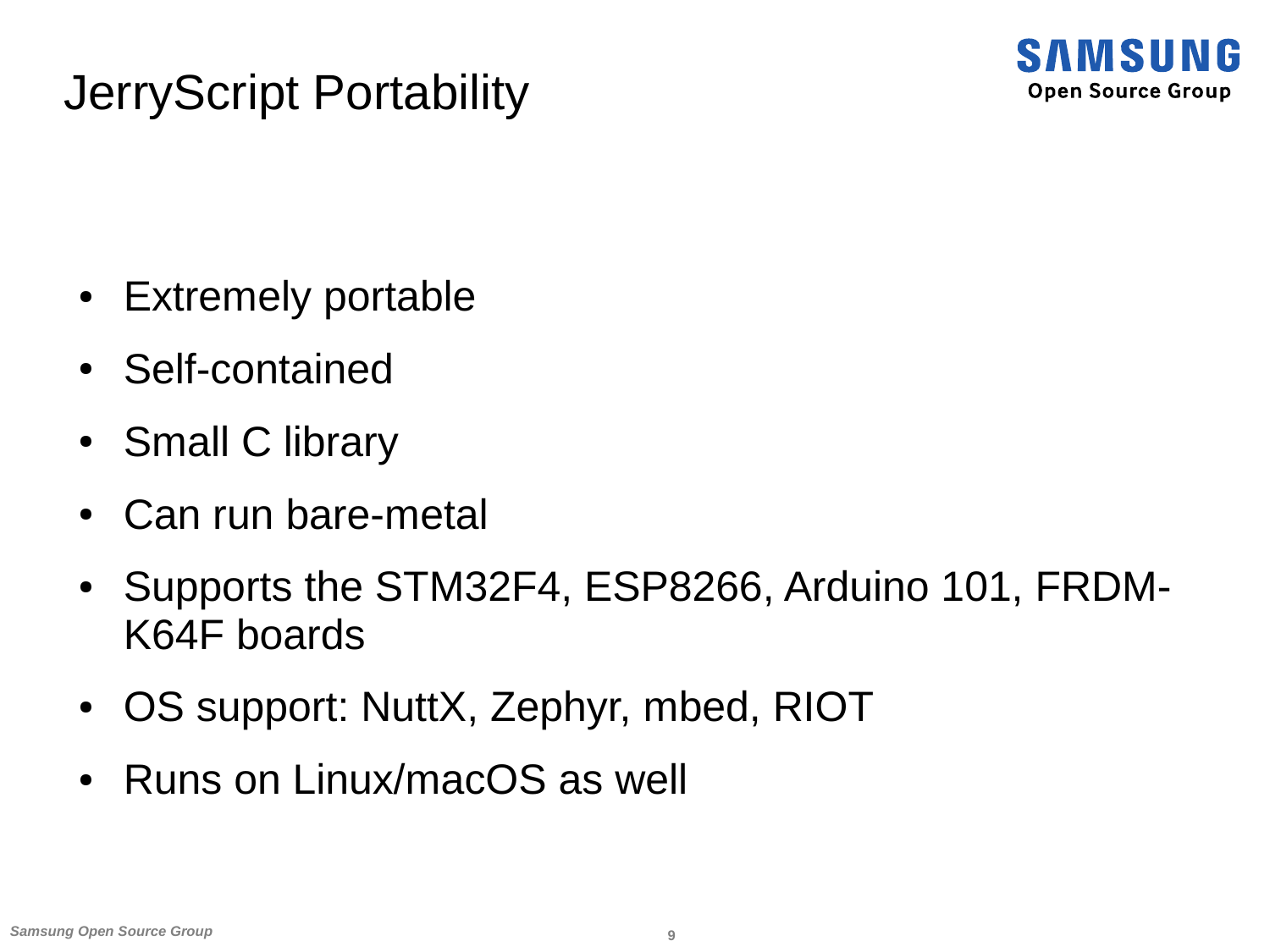

#### Target hardware

- STM32F4 developer board
- Cortex-M4F clocked at 168 MHz
- 192KB of RAM
- 1MB of flash memory

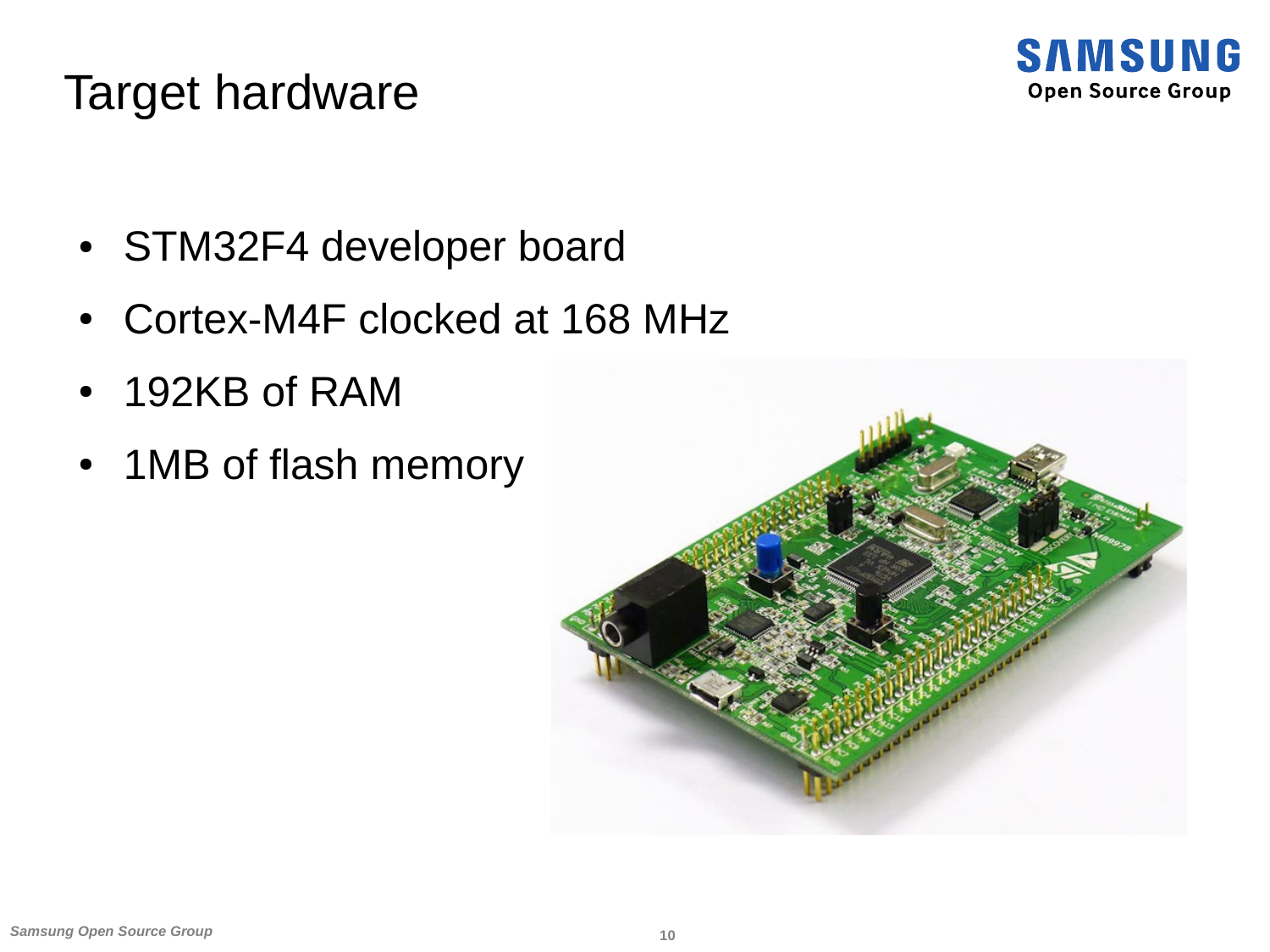

#### **JerryScript**

- Written in C99
- About 82KLOC
- Code size 156KB when compiled with GCC in LTO mode for ARM Thumb-2
- Implements the entire ECMAScript 5.1 standard, passes 100% of the test262 conformance test suite
- C API for embedding JerryScript
- Byte code snapshot feature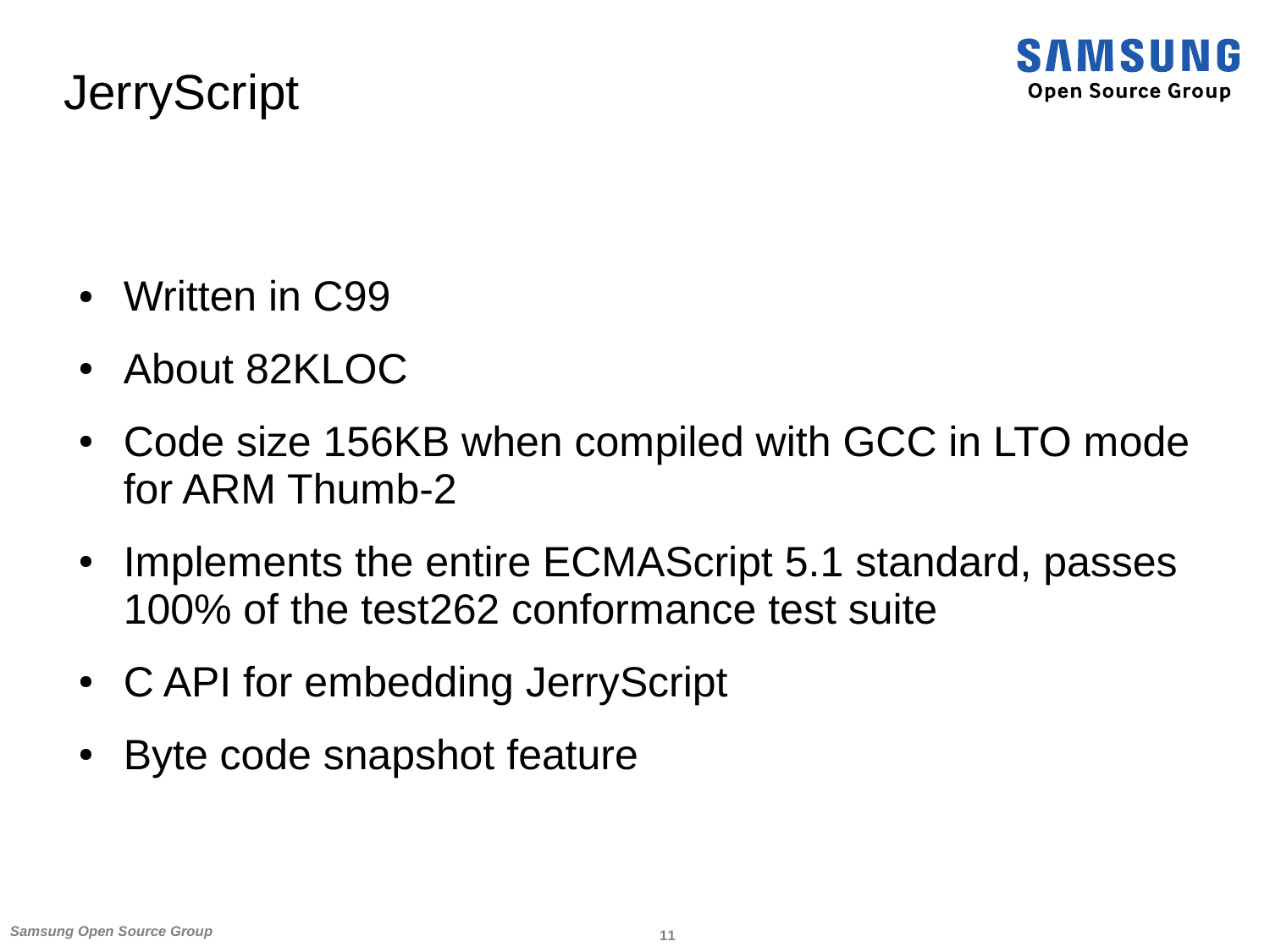

## **Memory consumption/ Performance**

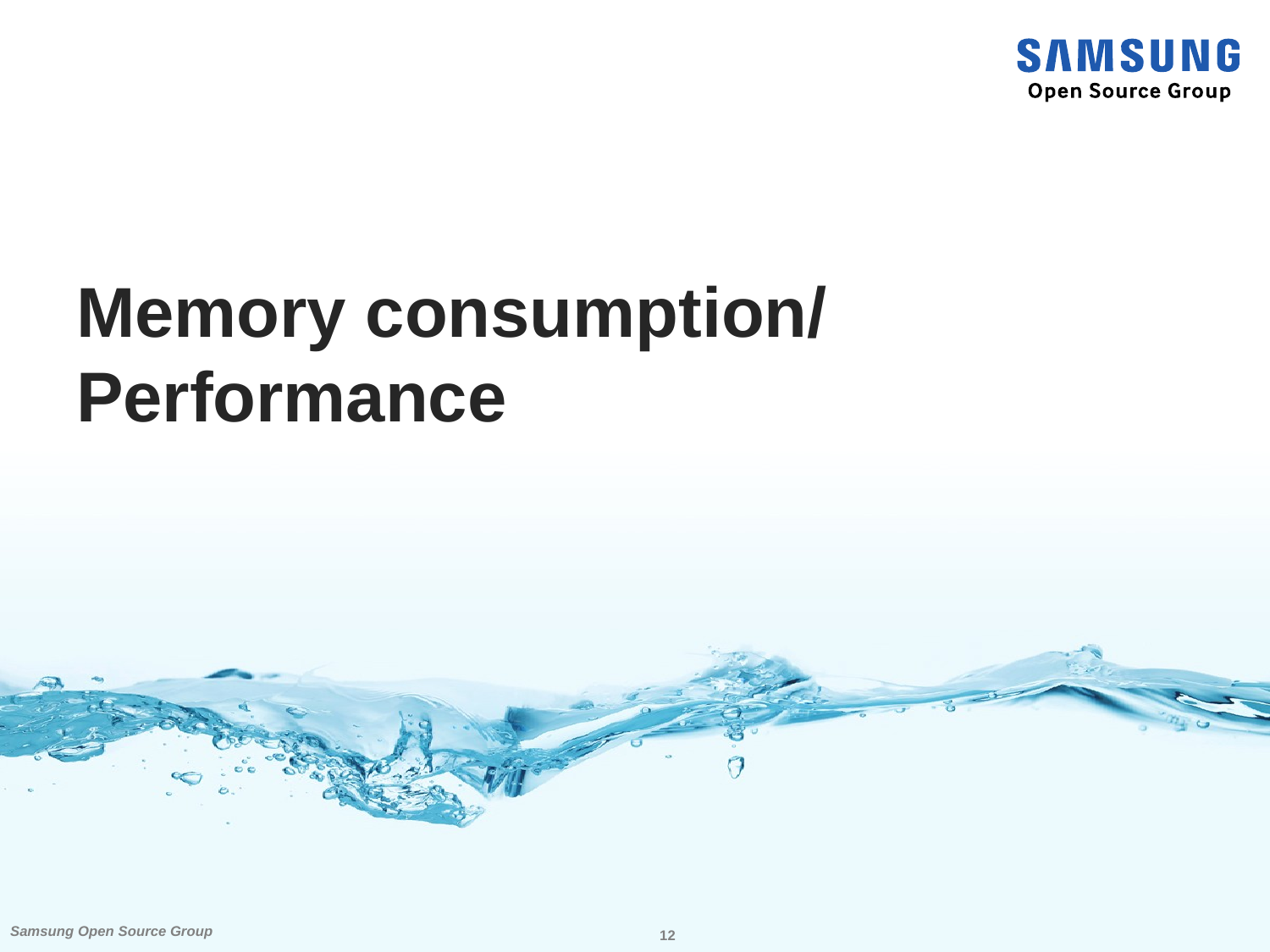#### SunSpider 1.0.2 - Memory consumption



SAMSUNG **Open Source Group**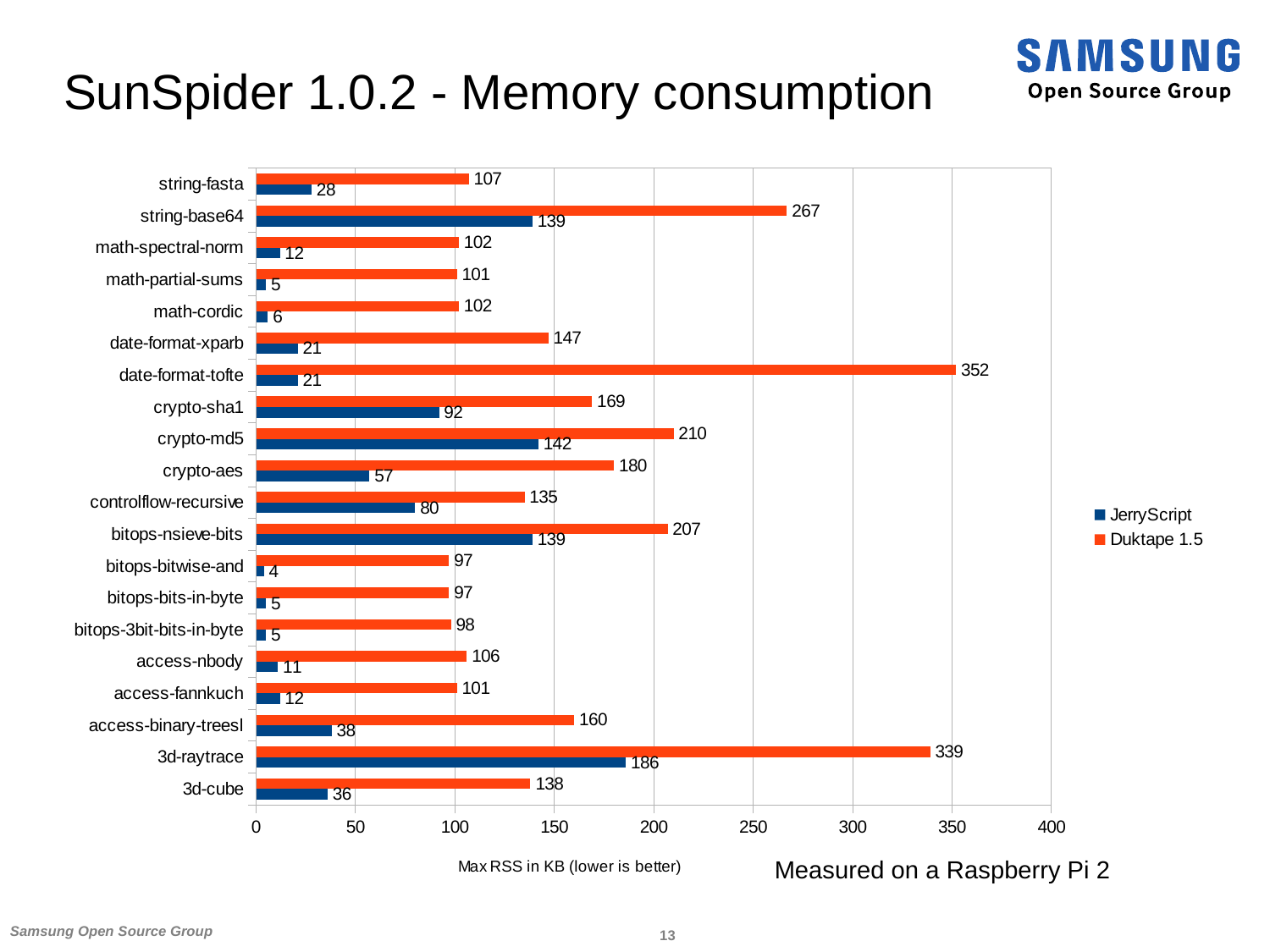#### SunSpider 1.0.2 - Performance



**SAMSUNG Open Source Group** 

*Samsung Open Source Group* **14**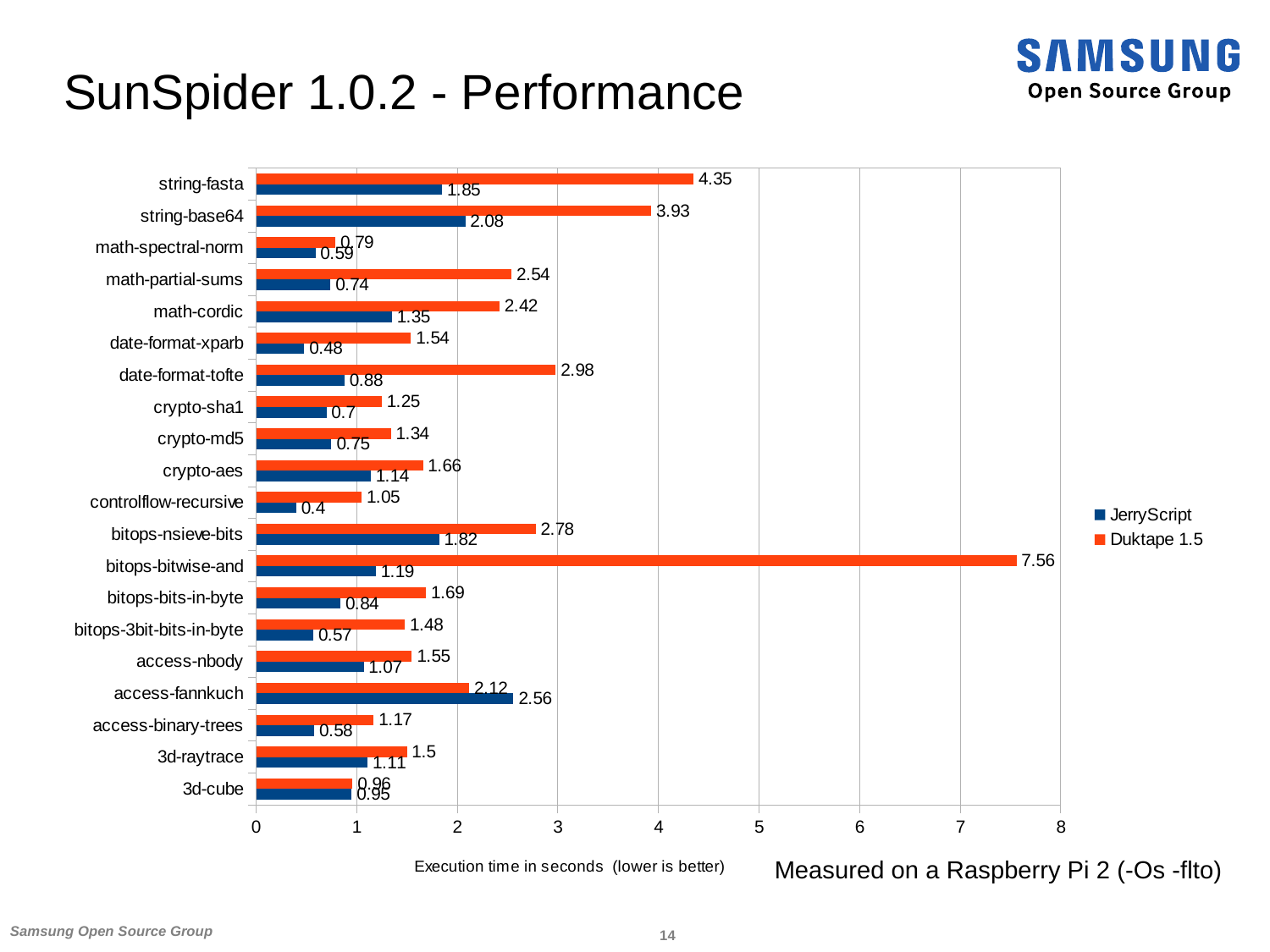

## **JerryScript on RIOT**

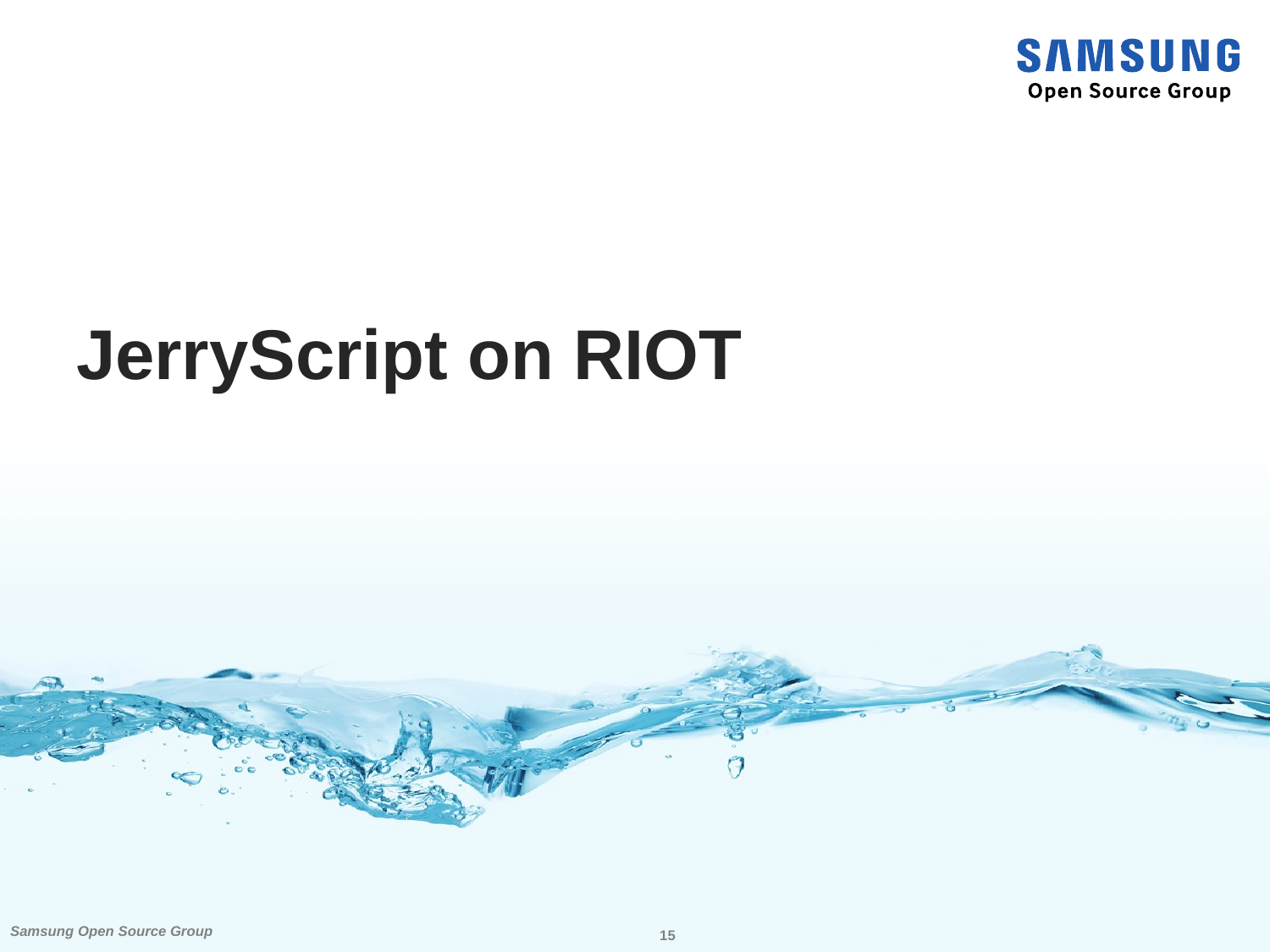#### JerryScript on RIOT



- Ported JerryScript over to RIOT
- Without any prior knowledge of RIOT the port took only a couple of days to complete
- Running RIOT on the STM32F4 board
- Ran into issue  $\#4488$  which causes crashes when writing to the serial console
- RIOT now officially supported as a target OS in upstream **JerryScript**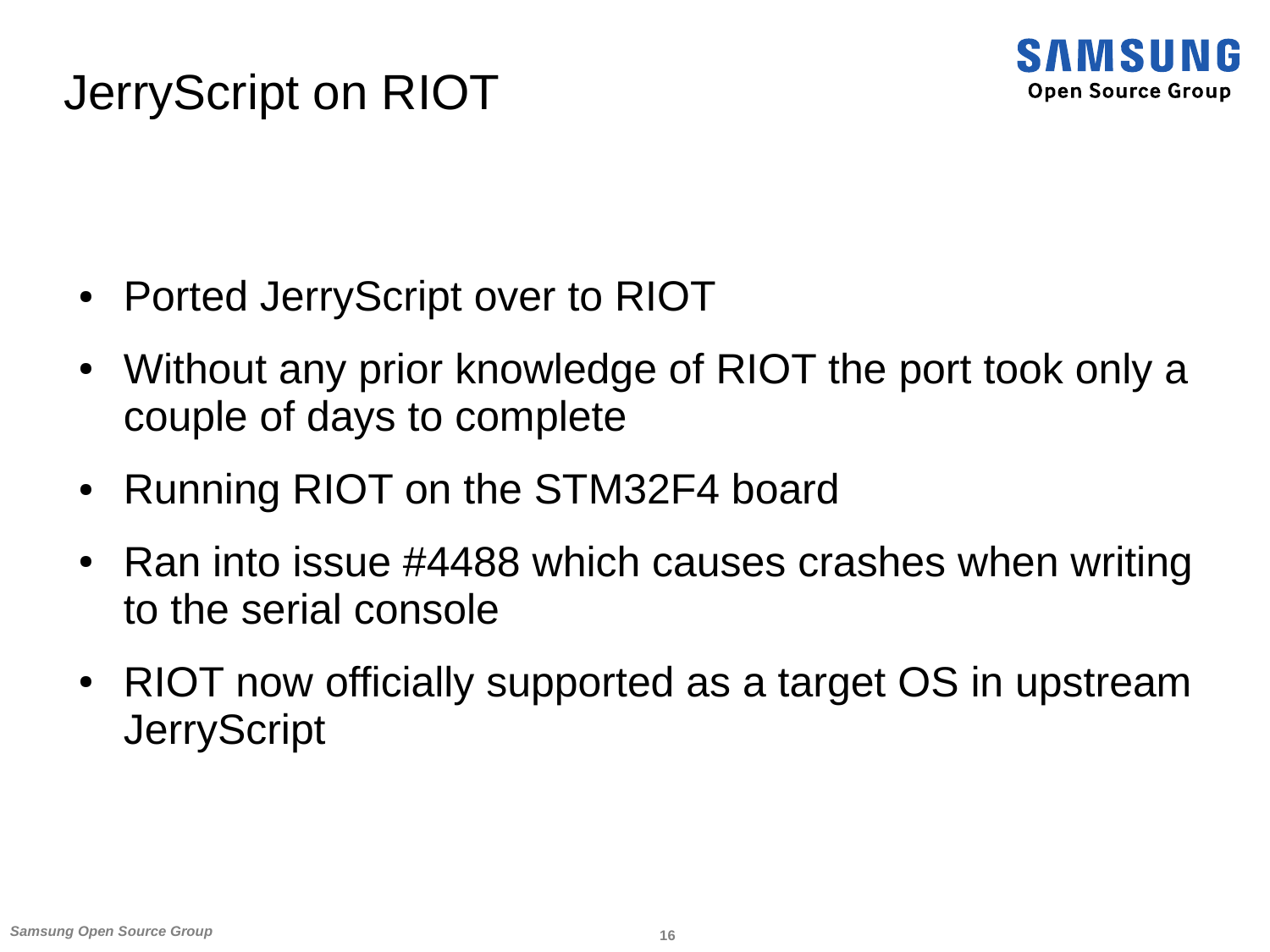

### **Demo**

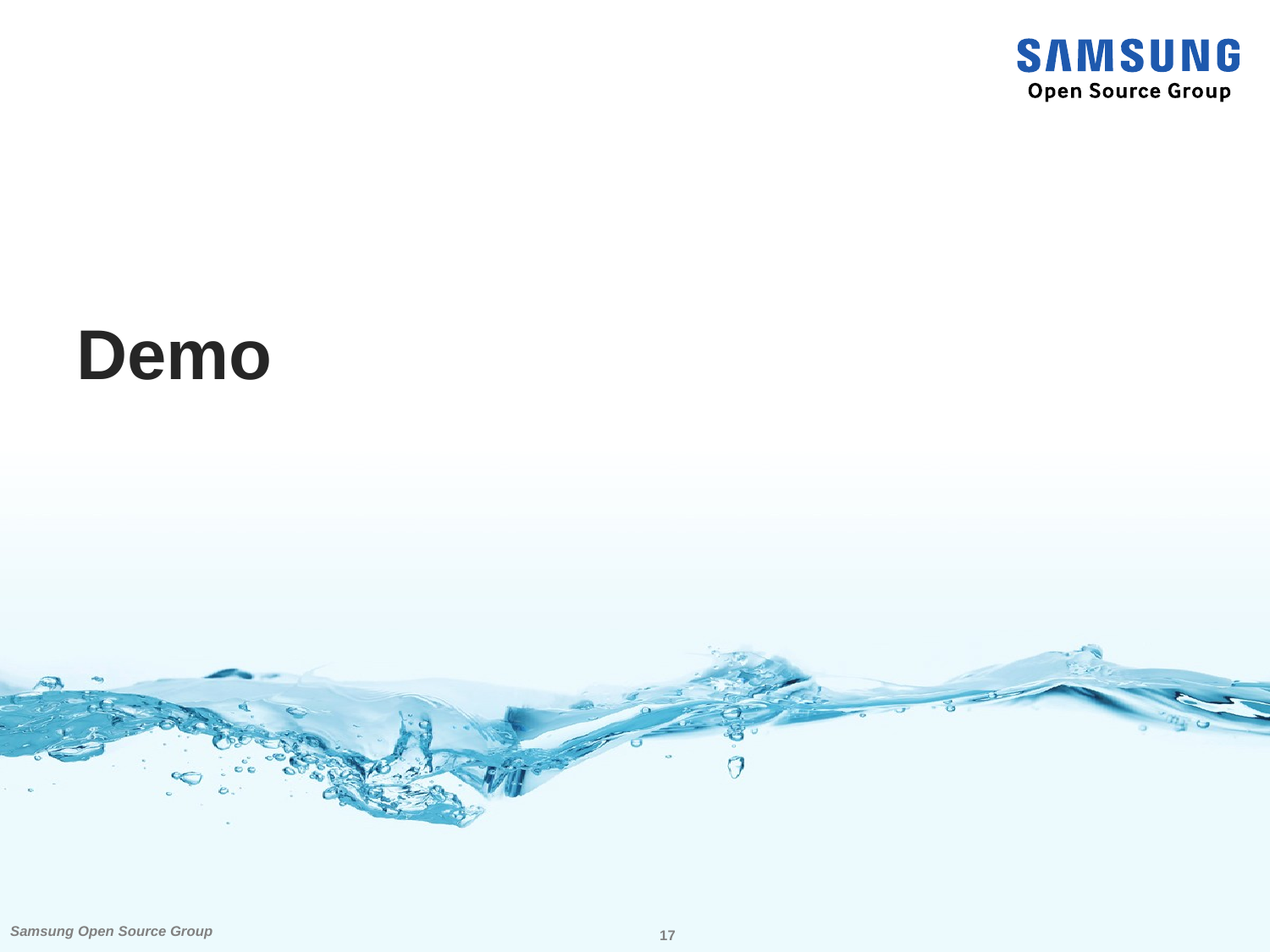

#### Tetris Demo

- Implementation of the classic Tetris game
- An LED matrix is used as a display
- Written in JavaScript STM32F4 board

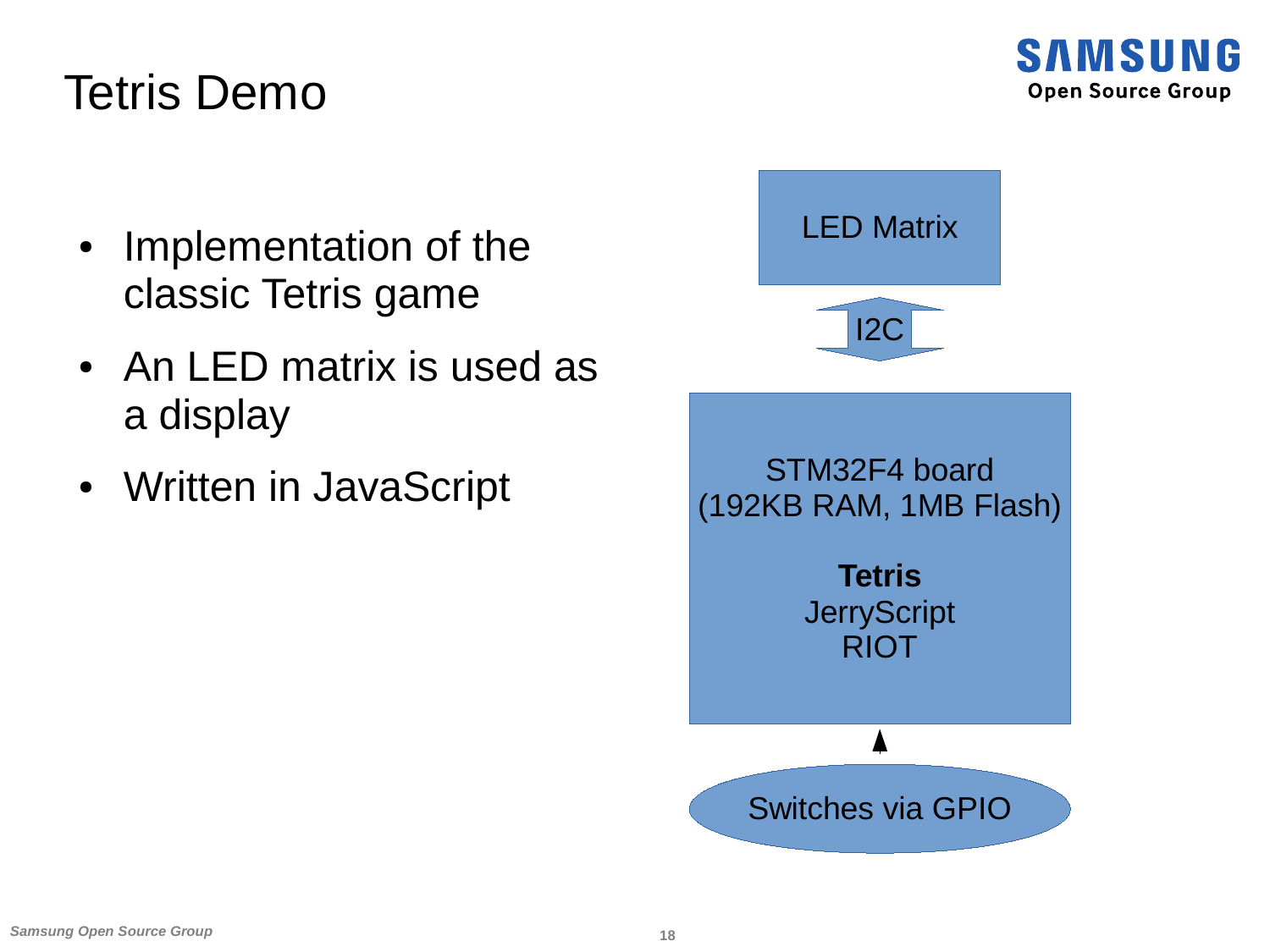#### Tetris Demo



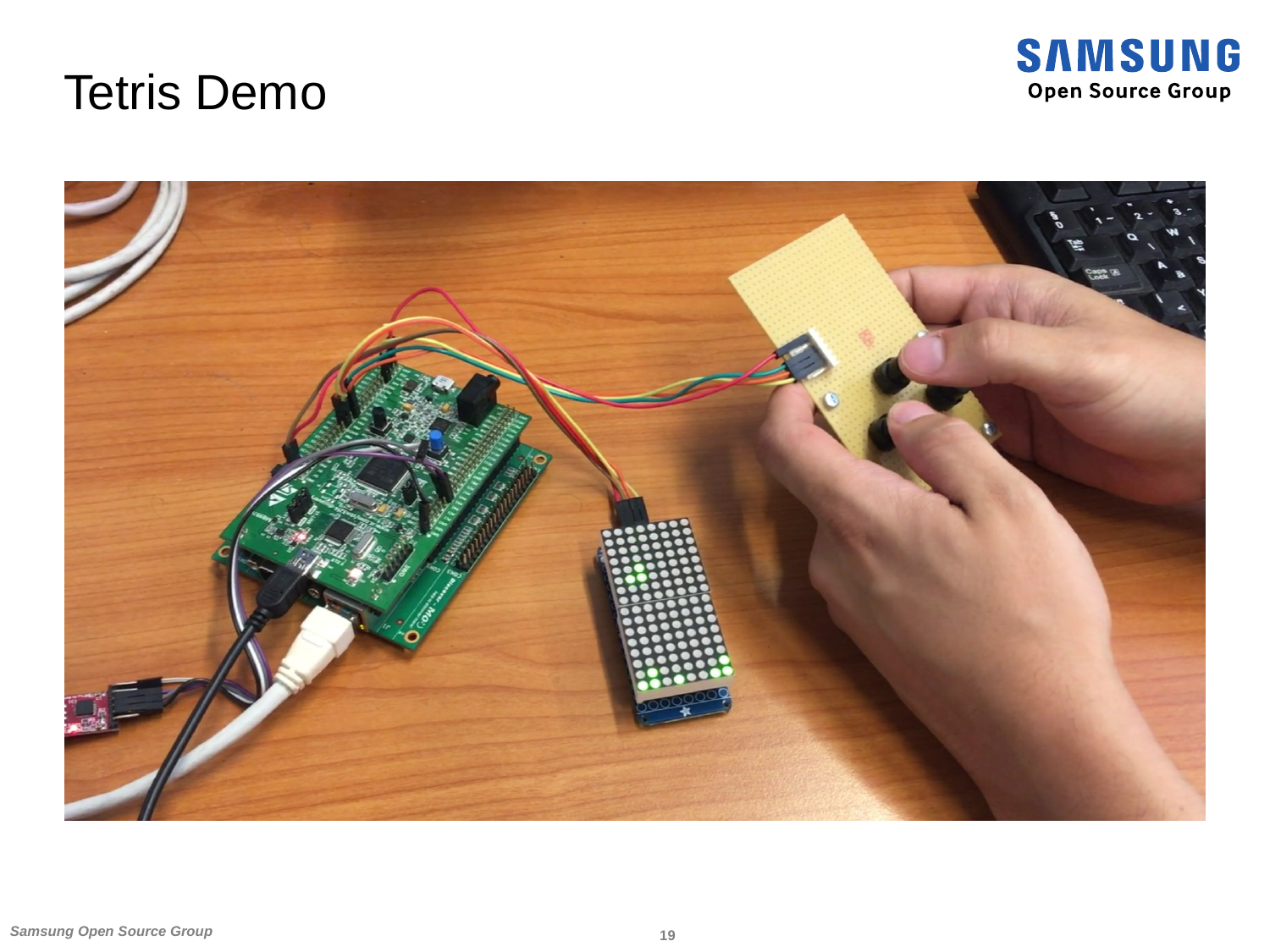

### **Future work**

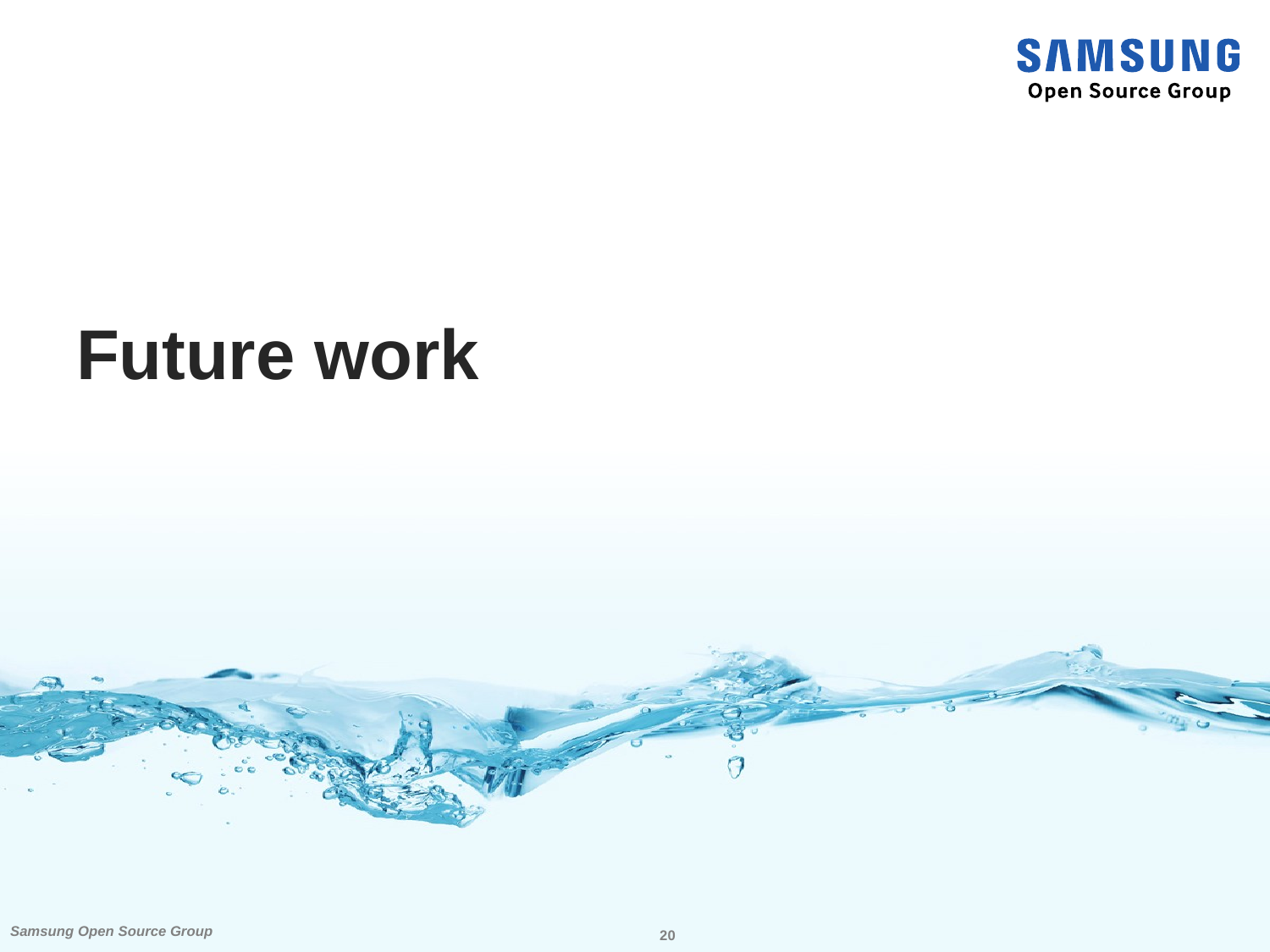

#### Future work

- Further performance and memory optimizations
- 1.0 release of JerryScript in the coming weeks
- Debugging support
- Memory profiling
- Support for more boards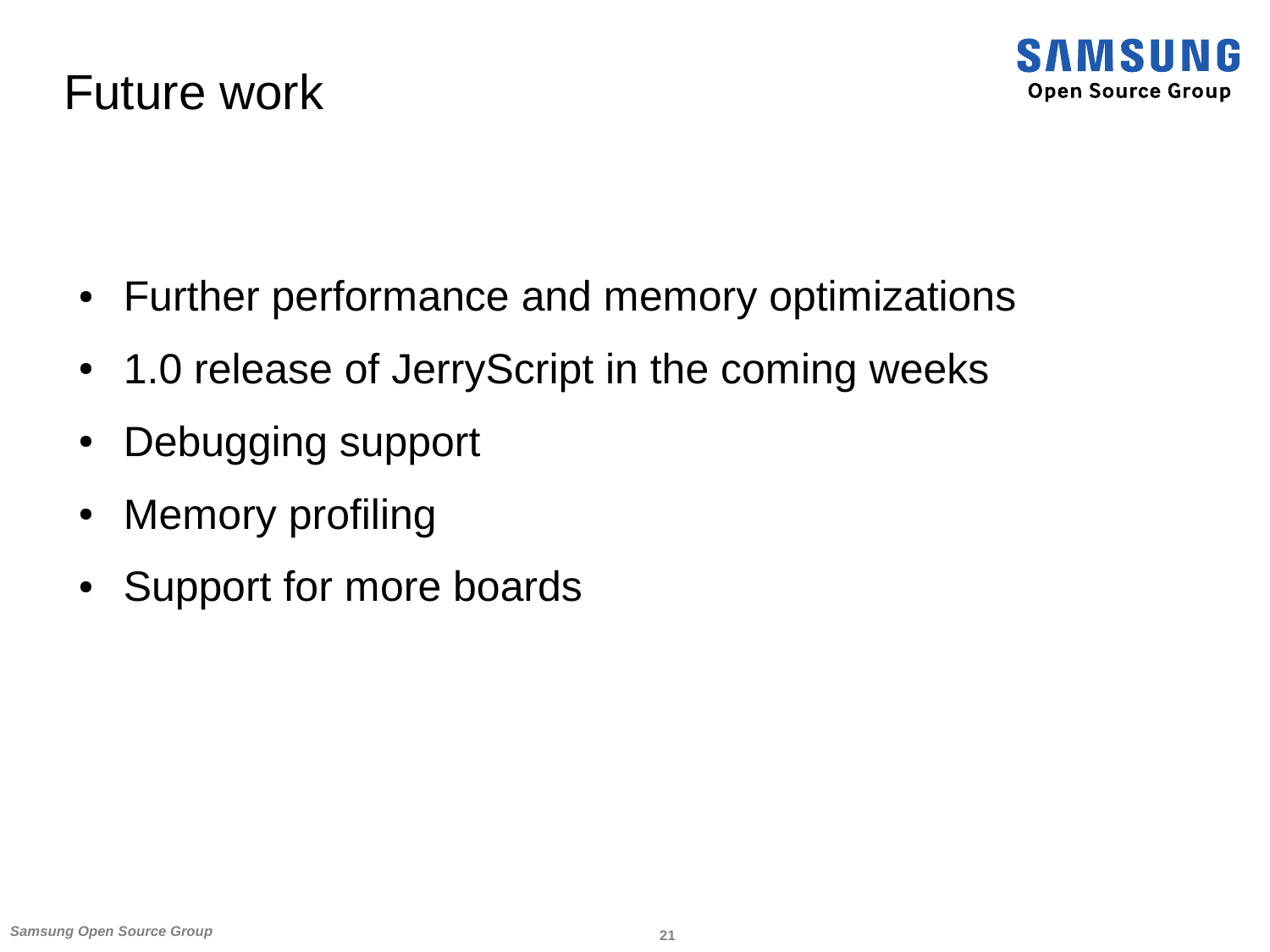

## **Summary**

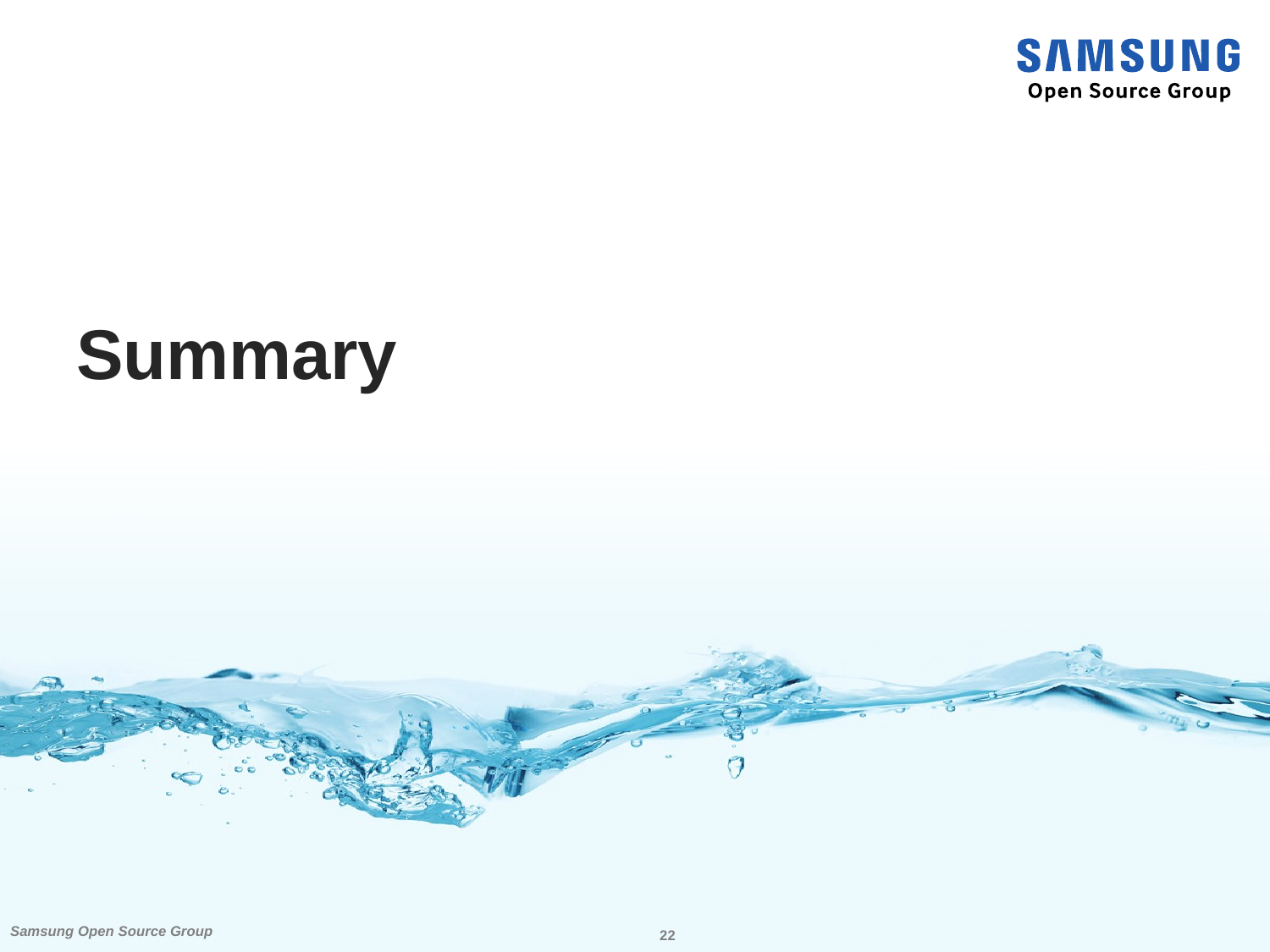

#### **Summary**

- Significantly lowers barrier of entry for JavaScript development targeting heavily constrained embedded devices
- Speeds up development
- Active community
- More information on http://samsung.github.io/jerryscript
- Looking for bug reports and feedback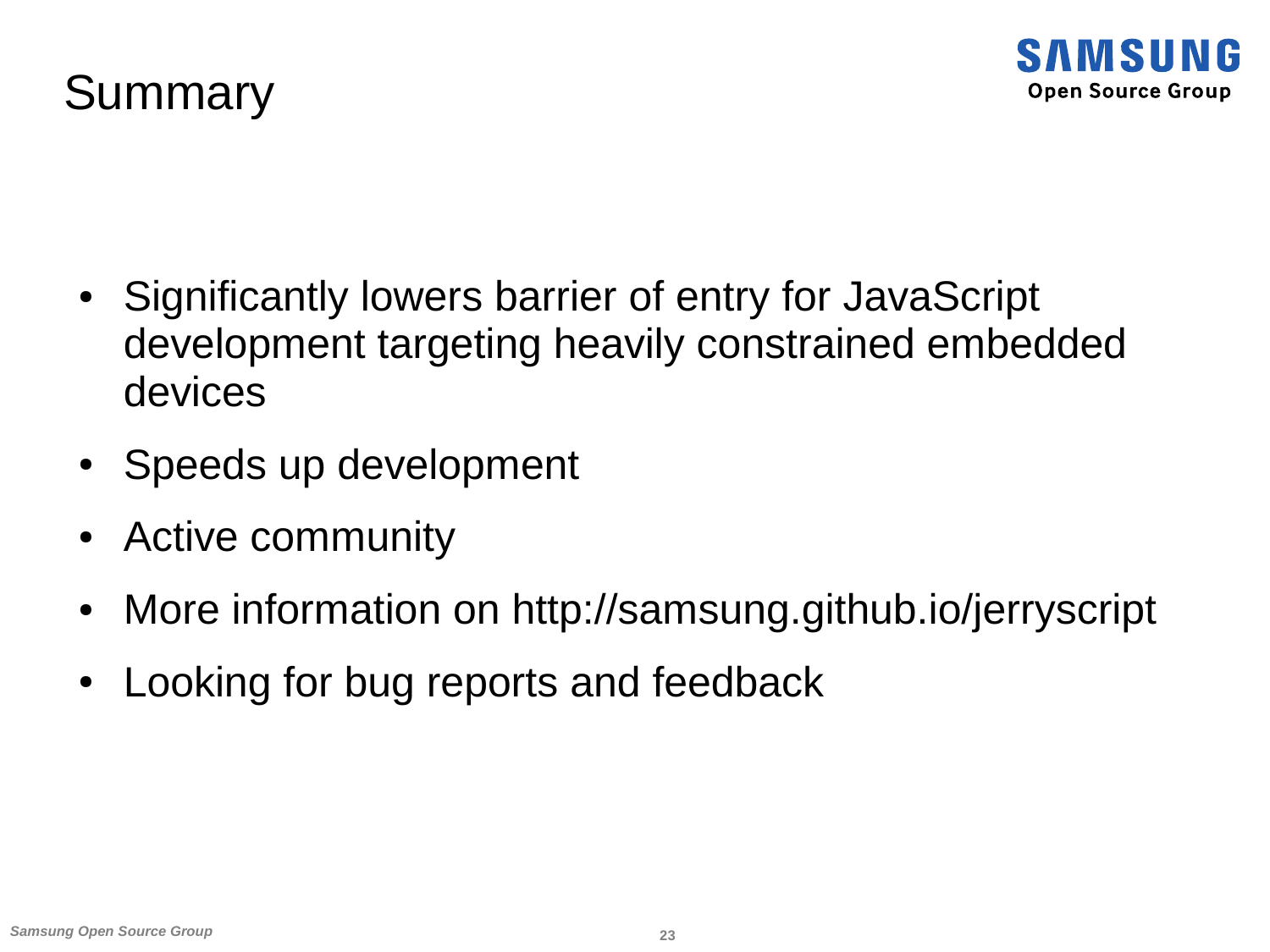

# **Thank you.**